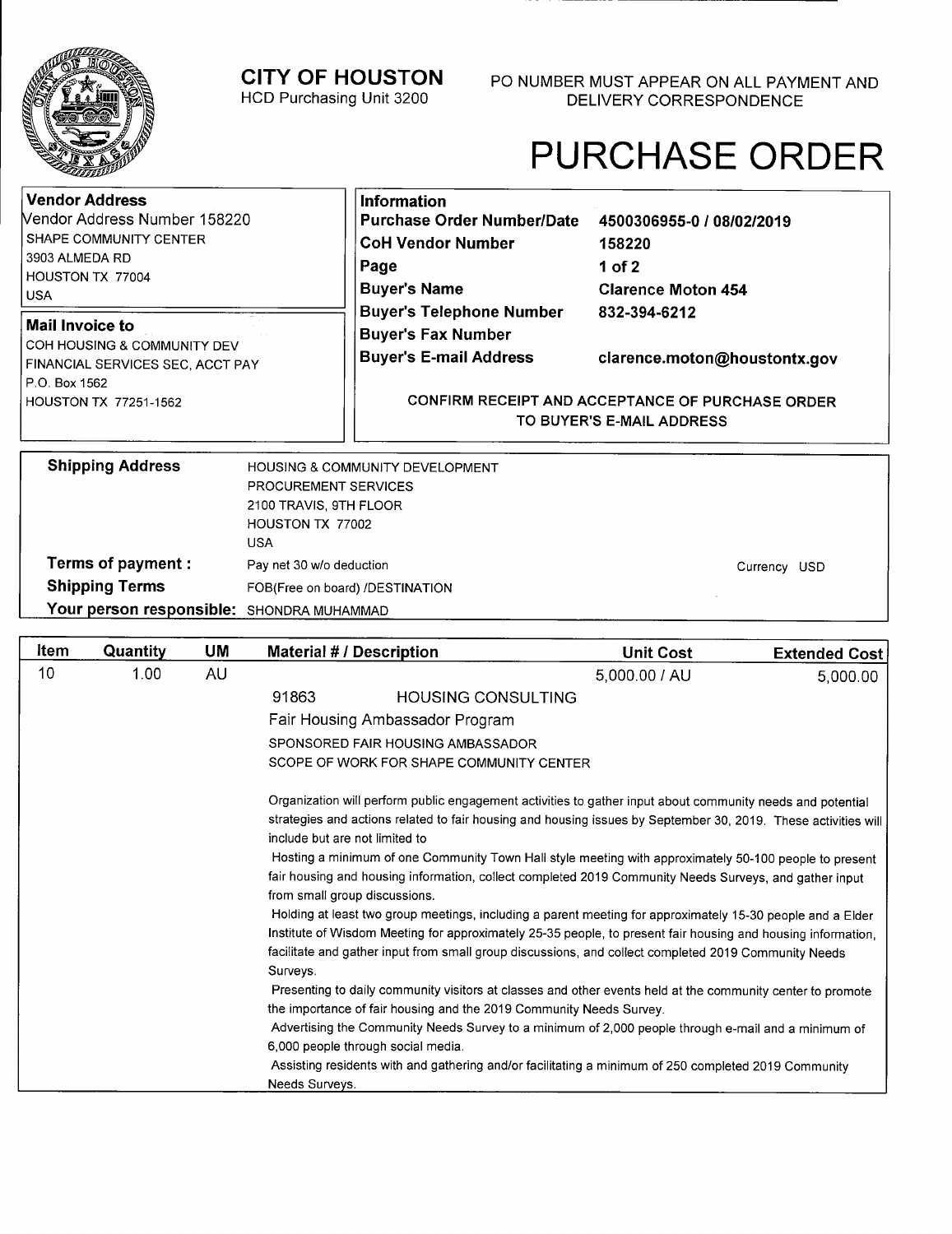

## PURCHASE ORDER

**P0 number/date** 4500306955 -0 / 06/02/2019 **Page** 2 of 2

| Item       | Quantity    | <b>UM</b> | <b>Material # / Description</b>                                                                         |          | <b>Unit Cost</b> | <b>Extended Cost</b> |
|------------|-------------|-----------|---------------------------------------------------------------------------------------------------------|----------|------------------|----------------------|
|            |             |           | Organization will submit all reporting documentation to HCDD within 10 days from the date of the event. |          |                  |                      |
|            |             |           | Please see the attached Addendum to the Purchase Order.                                                 |          |                  |                      |
|            |             |           | #                                                                                                       |          |                  |                      |
|            | Gross Price |           | 5,000.00 USD                                                                                            | AU       | 1.000            | 5,000.00             |
|            |             |           | Expected value of unplanned services:                                                                   | 5,000.00 |                  |                      |
|            |             |           | Delivery Date: 09/30/2019                                                                               |          |                  |                      |
|            |             |           |                                                                                                         |          |                  |                      |
| Total **** |             |           |                                                                                                         |          | <b>USD</b>       | 5,000.00             |

**The Terms and Conditions specified on http:/Ipurchasing.houstontx.govwill apply.**  I hereby certify a certificate of the necessity of this expenditure is on file in this Inereby certify that the expenditure for the above goods department. has been duly authorized and appropriated and that sufficient funds are available to liquidate same.

A. Chief Procurement Officer Controller **/C— Mayor**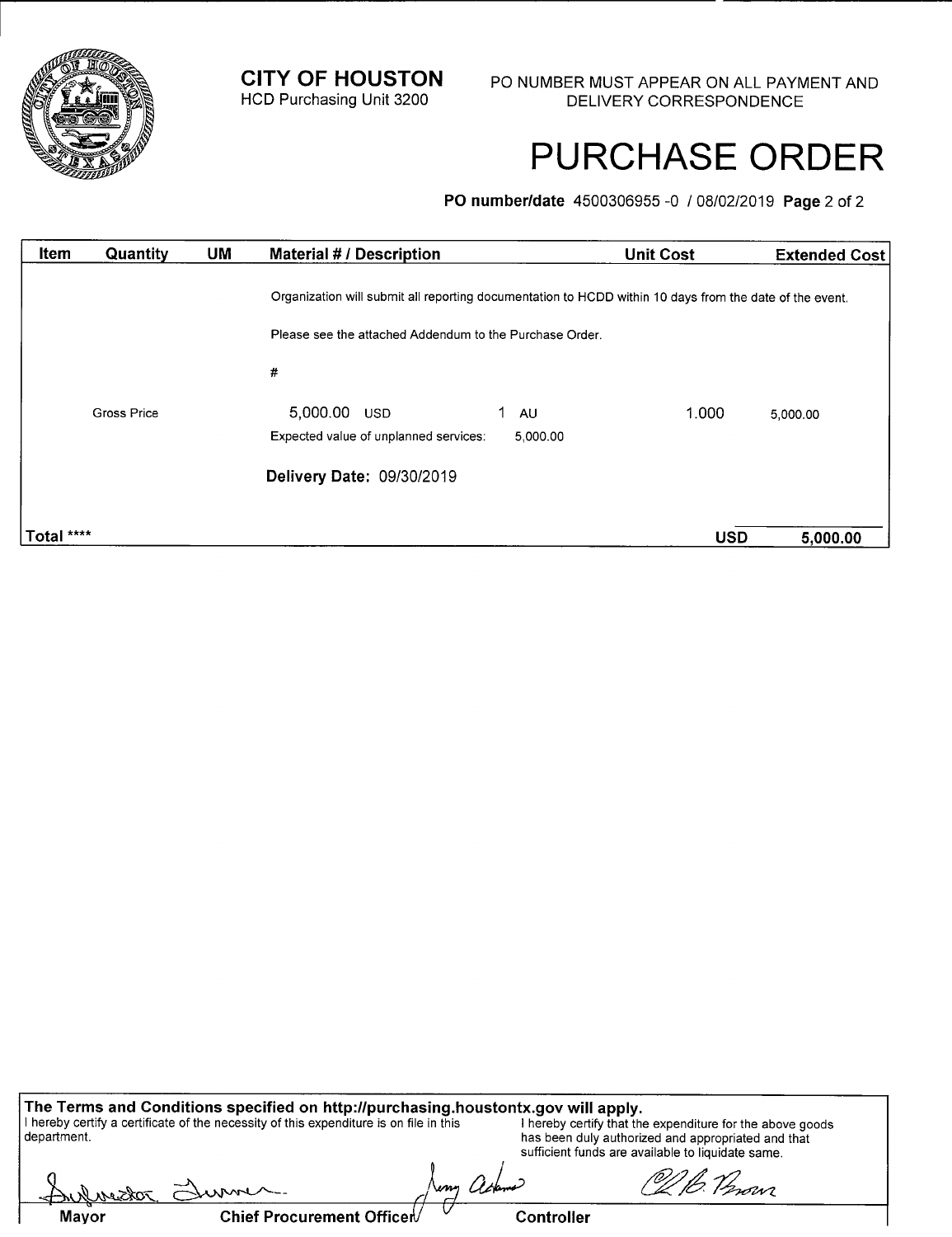## **ADDENDUM TO PURCHASE ORDER**

**THIS ADDENDUM TO PURCHASE ORDER** ("Addendum") is entered into on the date of the City of Houston Purchase Order, attached to this Addendum, between the **CITY OF HOUSTON**  ("City"), and SHAPE Community Center ("SHAPE") for public engagement and input in support of the *development of the Analysis of Impediments to Fair Housing Choice.* 

- 1. This Addendum controls over and overrides all terms and conditions of the attached Purchase Order, including any written specifications or work write-ups, that conflict or are inconsistent with the terms of this document, and this Addendum is, here and now, substituted for such conflicting or inconsistent terms.
- 2. SHAPE has agreed to carry out community engagement and input collection in support of the development of the *Analysis of Impediments to Fair Housing Choice* as outlined in the Purchase Order and as set forth in this Addendum, including **Exhibit "A"** Budget attached hereto.
- 3. SHAPE shall submit to the Director of the City's Housing and Community Development Department ("HCDD") or his/her designee ("Director") an accounting report, itemized invoices, itemized receipts or other documentation that itemizes and reflects the eligible purchases and/or expenditures made in furtherance of performance under the Purchase Order and this Addendum. Within 30 calendar days after Director's approval of receipts/invoices and other documentation in support of eligible expenditures, the City will reimburse SHAPE in an amount not to exceed \$5,000.00 ("Maximum Fund Amount"). SHAPE understands and agrees that the costs to be paid by the City for the expenditures will be funded with Community Development Block Grant ("CDBG") and Community Development Block Grant — Disaster Recovery ("CDBG-DR") funds , which total amount shall not exceed the Maximum Fund Amount. SHAPE further understands and agrees it will not look for payment from the City in excess of the Maximum Fund Amount, and agrees to provide the City with written documentation to support all expenditures, including clarification of expenditures requested by the Director which must be provided prior to the date of disbursement of the Maximum Fund Amount.
- 4. SHAPE understands that this program is federally funded and that SHAPE shall adhere to the rules set out in federal regulations that govern the spending of federal programs. *See 24 CFR Part570 and 2 CFR Part 200.* SHAPE also acknowledges the inclusion and exclusion of particular goods and services for reimbursements which are enumerated, but not limited to the listing in Exhibit "A".
- 5. SHAPE shall release the City as follows:

## **RELEASE**

**TO THE EXTENT ALLOWED BY TEXAS LAW, SHAPE AGREES TO AND SHALL RELEASE THE CITY, ITS AGENTS, EMPLOYEES, OFFICERS, AND LEGAL REPRESENTATIVES (COLLECTIVELY THE "CITY") FROM ALL LIABILITY FOR INJURY, DEATH, DAMAGE, OR LOSS TO PERSONS OR PROPERTY SUSTAINED**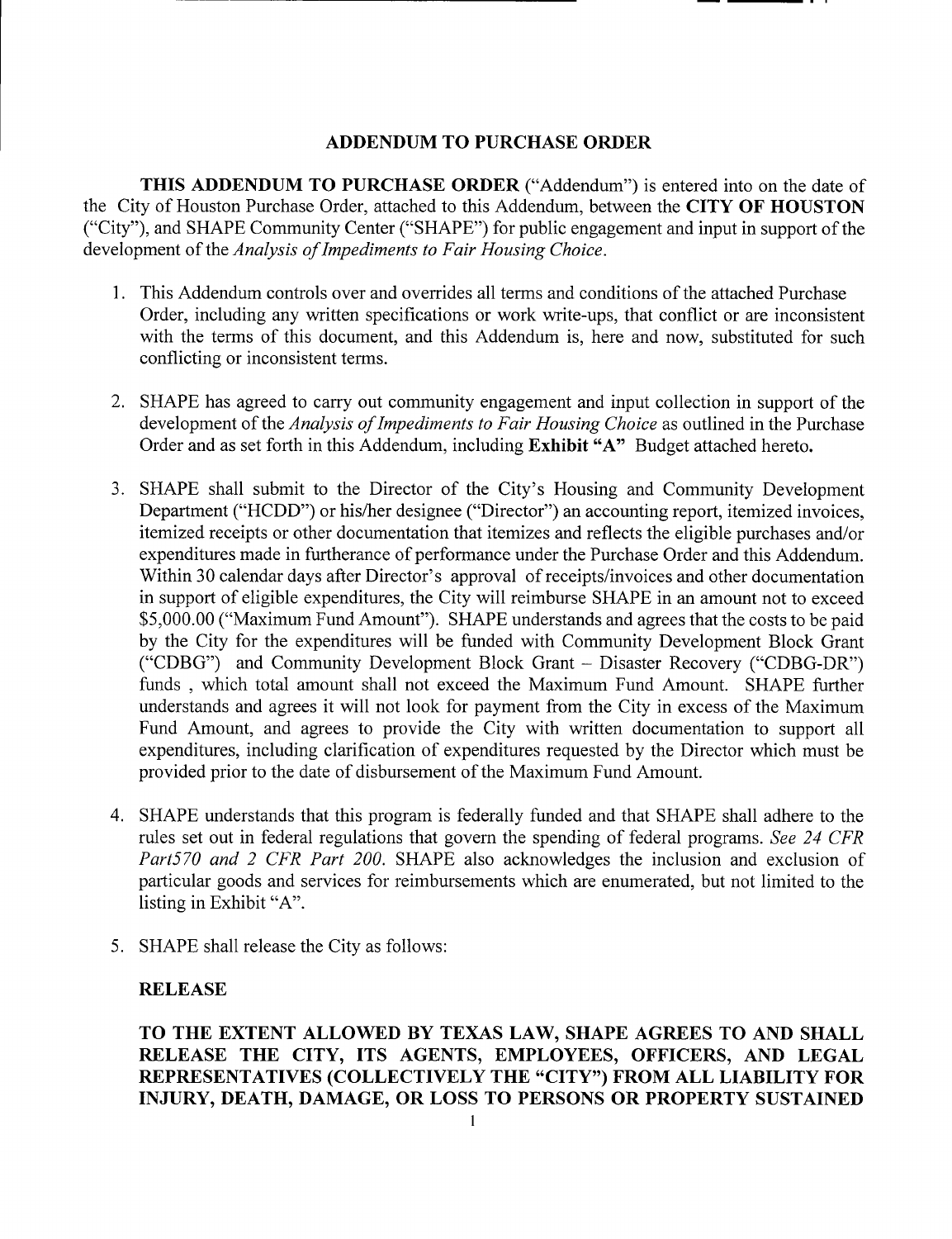**IN CONNECTION WITH OR INCIDENTAL TO PERFORMANCE UNDER THE PURCHASE ORDER AND THIS ADDENDUM, EVEN IF THE INJURY, DEATH, DAMAGE, OR LOSS IS CAUSED BY THE CITY'S CONCURRENT NEGLIGENCE AND/OR THE CITY'S STRICT PRODUCTS LIABILITY OR STRICT STATUTORY LIABILITY.** 

- 6. SHAPE shall give the City prompt written notice of any actions, lawsuits, or other proceedings, real or threatened, or any claims made against SHAPE related to the subject matter of the Purchase Order and this Addendum.
- 7. This Addendum and Purchase Order shall expire when all allocated funds have been properly disbursed or when unilaterally terminated by the City, whichever comes first. The attached Purchase Order, along with any written specifications relating thereto, including this Addendum, contain all of the agreements between the parties relating to the subject matter within and embodies the full and final expression of the agreement between the parties. This Addendum may be executed in multiple copies, each of which shall be an original.

| <b>AGREED AND ACCEPTED:</b>                                                                          | <b>AGREED AND ACCEPTED:</b> |
|------------------------------------------------------------------------------------------------------|-----------------------------|
| CITY OF HOUSTON, TEXAS<br>Kuth W. Lynam, Peputy Pirector<br>On Behalf Of:<br>Tom McCasland, Director | <b>SHAPE</b>                |
| Housing and Community Development                                                                    | By:                         |
| Department<br>Date:                                                                                  | Title:                      |
|                                                                                                      | Date:                       |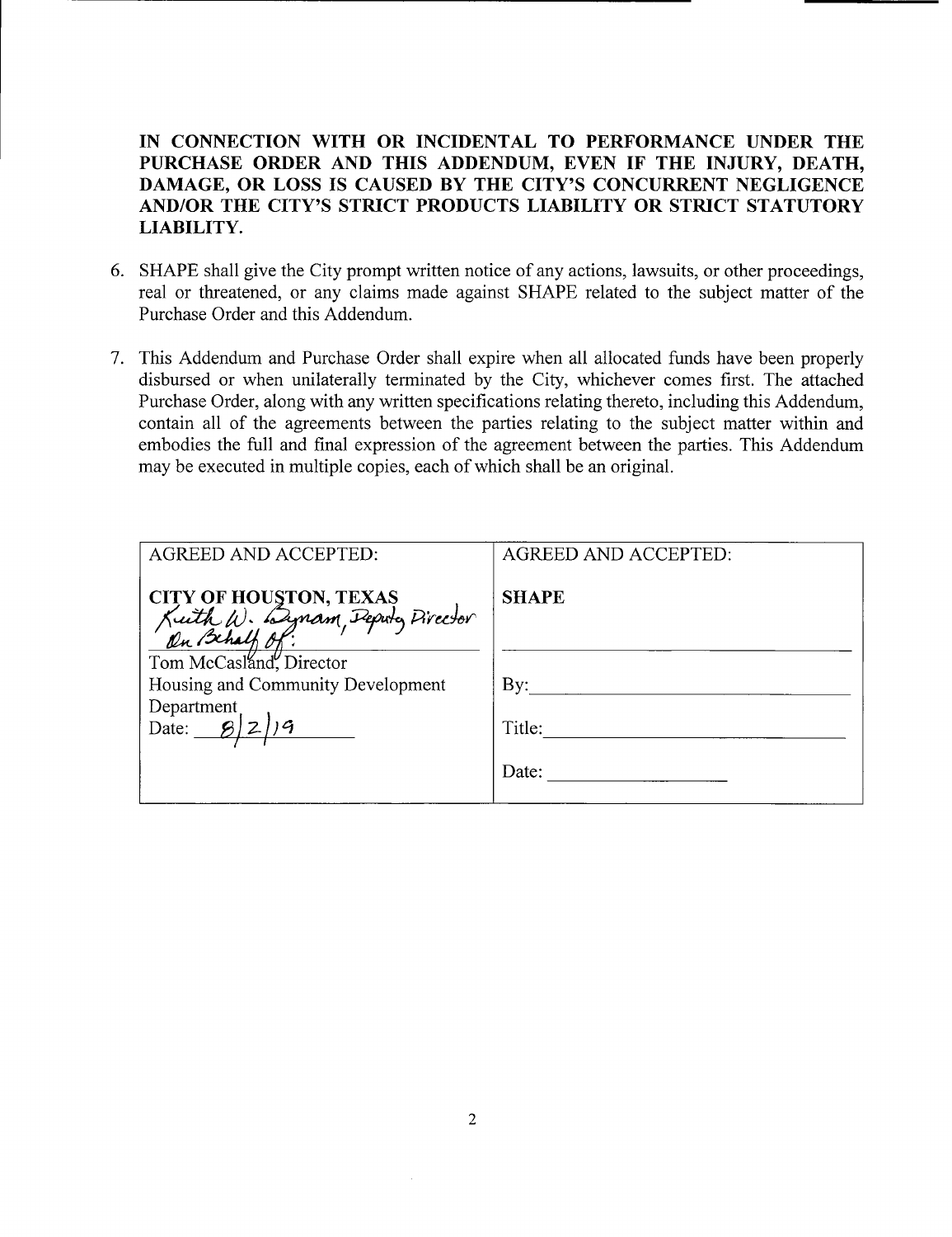### **Exhibit** A **Budget for SHAPE**

This budget has been revised to only include line items that are eligible for reimbursement according to the CDBG regulations (24 CFR Part *570)* and the federal grant requirements (2 CFR Part 200). Items eligible for reimbursement include room rental fees, equipment, staffing, printing, publishing, and reporting related to collecting community input that will directly assist in the development of the Analysis of Impediments to Fair Housing Choice. Ineligible items for reimbursement include any kind costs for refreshments (e.g. food and beverage), entertainment, social activities, prizes, gift cards, and promotional items. For a full list of eligible and ineligible items, please refer to the regulations mentioned above.

### **THE CITY WILL NOT MAKE ANY REIMBURSEMENTS FOR** ANY AND ALL **INELIGIBLE ITEMS.**

| <b>Site</b>                                                       |              |       |             |       |
|-------------------------------------------------------------------|--------------|-------|-------------|-------|
| Room and hall fees                                                | $\mathbb{S}$ | 1,200 |             |       |
| Other: Cleaning Site                                              |              | 300   |             |       |
| <b>Total</b>                                                      |              |       | S           | 1,500 |
| <b>Staff Time</b>                                                 |              |       |             |       |
| Planning and coordination                                         | \$           | 975   |             |       |
| Event implementation                                              |              | 720   |             |       |
| Reporting and follow-up                                           |              | 600   |             |       |
| Other: Meeting Supplies                                           |              | 500   |             |       |
| <b>Total</b>                                                      |              |       | $\mathbf S$ | 2,795 |
| <b>Publicity</b>                                                  |              |       |             |       |
| Graphics work                                                     | \$           | 175   |             |       |
| Photocopying/Printing                                             |              | 200   |             |       |
| Other: Social Media, Flyer, & e-<br><b>Distribution Marketing</b> |              | 330   |             |       |
| Total                                                             |              |       | \$          | 705   |

### **ESTIMATED BUDGET**

**TOTAL EXPENSES** \$ **5,000**